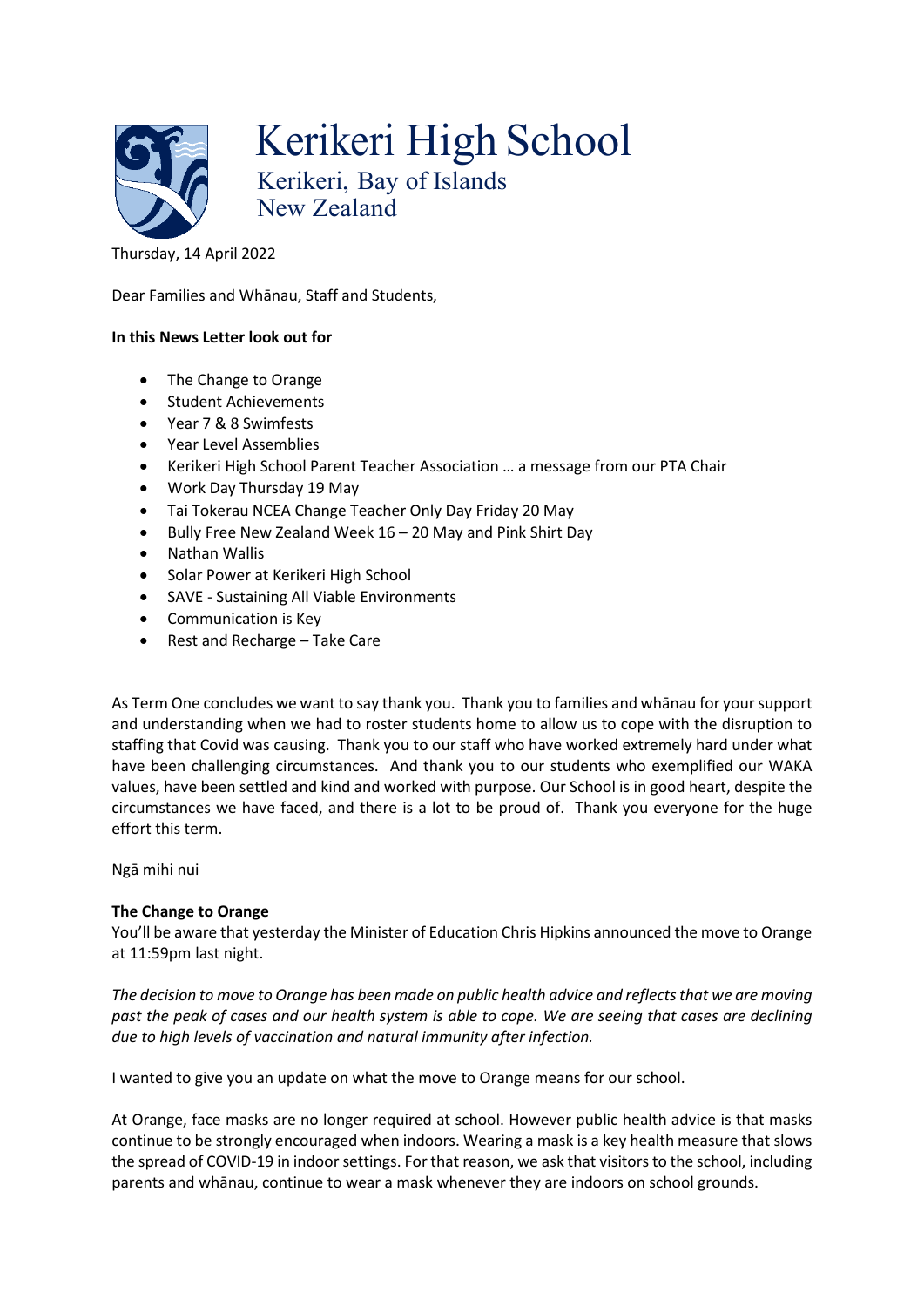We also ask that your child continues to bring a mask to school every day. There may be times that we may ask them to wear a mask, for example, when we are having a large Year Level Assembly. If there are a high number of cases at School or in the community, we may ask that masks are worn again in classrooms for a time.

At Orange, students aged 12 and above are still required to wear a face mask on our school buses.

We will continue to keep all the other health measures in place at school that we know slow the spread of COVID-19. These include ensuring our indoor spaces are well-ventilated, maintaining good hand hygiene and reminding student about cough and sneeze etiquette, appropriate physical distancing whenever we can and, most importantly, staying home if we are sick.

We are looking forward to a few less restrictions and returning to school life that is a bit closer to normal in Term Two.

### **Student Achievements**

On Sunday March 21<sup>st</sup>, six Kerikeri High School teams with students from Year Ten to Year Thirteen competed in the Northland Regional Selection Tournament 2022. The Winners of the Tournament were **Nicolas Powell (Year 13)**, **Joe Howells (Year 12)** and **Grace Calnan (Year 12)**. Runners-up in the Tournament were **Pippiana Voakes (Year 13)**, **Zoe Ackers (Year 12)** and **Alice Calnan (Year 12)**. **Nicolas Powell** and **Joe Howells** were selected for the Northland Team to compete at Nationals in Wellington for the second year running. **Zoe Ackers** was also selected as Team Reserve.

Congratulations to Year 13 student **Sky Gundry (Year 13)** who was recently awarded a \$1000 grant from Girl Boss for her successful Young Enterprise Scheme business.

Congratulations to **Jamie Doubleday (Year 12)** who has been appointed to the School Sport New Zealand Student Athlete Commission, a group of only 12 students in the country given the task of adding a student voice to decisions around school sport. Jamie was selected from a large field of applicants from around New Zealand. This is the second year in a row Kerikeri High School has had a student on the Student Athlete Commission.

Congratulations to **Kaia Derbyshire (Year 9)**, who represented Kerikeri High School at the New Zealand Secondary Schools Open Water Champs held at Mount Maunganui. This was also part of the National Banana Boat Ocean Swim Series.

She competed in the 1.25km event and came 1st in the 12 - 13 year old females, a full 2 minutes ahead of second place. Overall Kaia was the 5th female out of the water in the Under 19s in this distance. She also competed in the 500m event and came 2<sup>nd</sup>.

Congratulations to both our **Boys and Girls Open Sevens** teams which both qualified for the Condors national finals later this year.

Twenty-one riders represented the Kerikeri High School at the Northland Secondary Schools Dressage and Show Jumping. Congratulations to:

- 1.05m: **Sophie Ludbrook (Year 11)** 3rd, **Ruby Donovan-Flynn (Year 11)** 4th
- 95cm: **Keira Featherstone (Year 9)** 2nd
- 85cm: **Sylvie McDonald (Year 12)** 1st**, Jessica Frear (Year 10)** 2nd, **Chloe McCaig-Brown (Year 12)** 3rd, **Grace Gundry (Year 10)** 4th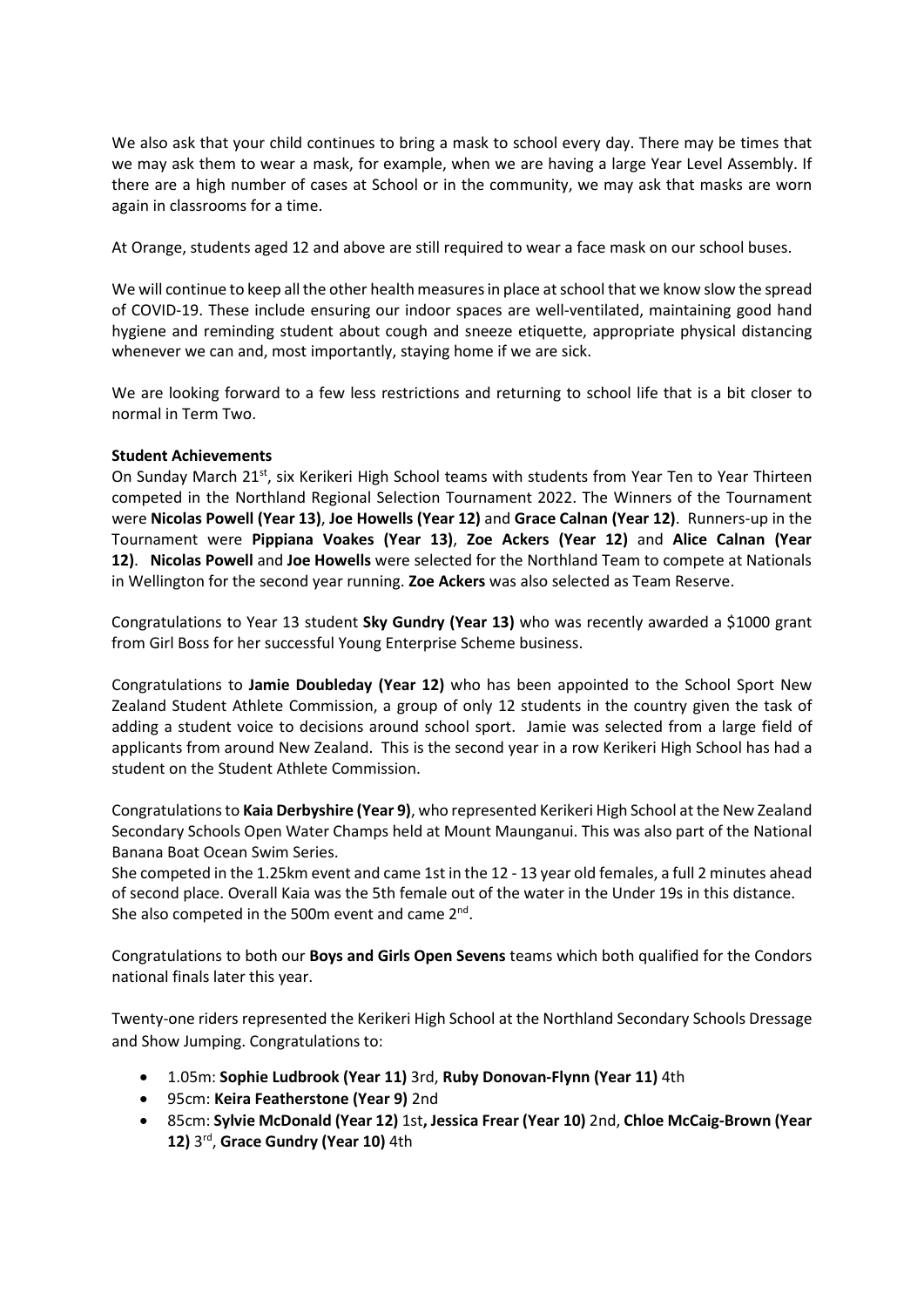Congratulations to **Logan Denize (Year 12)** who competed at the North King Country King of the Schools' Motocross. He won all three races in the 15 - 19 125cc class and two races in the 14 - 19 250cc class, placing 1st Overall.

Kerikeri High School had two teams entered in the annual Harken National Secondary Schools Keelboat Championship. The Kerikeri Blue Boat of **Luke Norman (Year 8)**, **Isla Kee (Year 9)**, **Erin Kee (Year 10)**, **Charley Cates (Year 12)** and **Sam Kee (Year 13)** made the Gold Fleet, and the Kerikeri Red Boat of **Thomas Fewtrell (Year 13)**, **Jacob Fewtrell (Year 13)**, **Grace Calnan (Year 12)**, **Carter Stringer (Year 11)** and **Ella Parker (Year 12)** made the Silver Fleet.

And congratulations to former Kerikeri High School student **Brady Rush** who made his debut for the All Black Sevens at the recent World Rugby Sevens Series in Singapore, where New Zealand placed second.

### **Year Level Assemblies**

This week we have been able to hold our first Year Level Assemblies of the year, with the shift from 100 to 200 for indoor gathering sizes under the Red Traffic Light settings. Assemblies were run twice, with half the Year Level attending the first session and the other half attending the second session. Our Year Level Assemblies are important occasions where we model our WAKA values, reinforce our shared expectations, and acknowledge and celebrate student success and achievement across the Four Cornerstones.

### **Year 7 & 8 Swimfests**

Our Sport Department ran very successful Swimfests for our Year 7 and Year 8 students. They were well supported by the Student Sports Council and the Year Level Prefects, and we were thrilled by the high rates pf participation and the wonderful festival atmosphere. Students had lots of fun and really got into the spirit of supporting their classmates.

### **Kerikeri High School Parent Teacher Association … a message from our PTA Chair**

The Kerikeri High School PTA is a welcoming group of parents who meet monthly and work to support Kerikeri High School students and staff. Some of the support we are able to provide includes counting Work Day money, polishing trophies for Prizegiving, selling second hand uniform and catering a few events throughout the school calendar. The highlight of these being the School Ball. The Kerikeri High School PTA is a great way to meet people and help our school community. We are not involved in fundraising and our monthly meetings are informative, providing insight into what is happening in our school. New faces and fresh ideas are very welcome at our meetings. Please get in contact with us if you would like to know more. The next Kerikeri High School PTA Meeting will be held on Wednesday 4 May at 7.00pm in the Kerikeri High School Staffroom, and new members are most welcome*.* 

### **Work Day Thursday 19 May**

Kerikeri High School Parent Teacher Association Work Day will be held on Thursday 19 May 2022. This is our School's major full school fundraiser. Our students have raised money for projects and many extras not covered by Government Funding. For example, in previous years, Work Day funds have been spent on the provision of filtered water drinking fountains, covered walkways, a new school van, extra seating for the Auditorium for school assemblies, portable marquees, a garage for the school vans and landscaping and seating at the Hospitality building and the purchase of two COWs (Computers on Wheels) to facilitate learning in classrooms.

The decision about what to spend Work Day funds on is made by the students through the Student Council.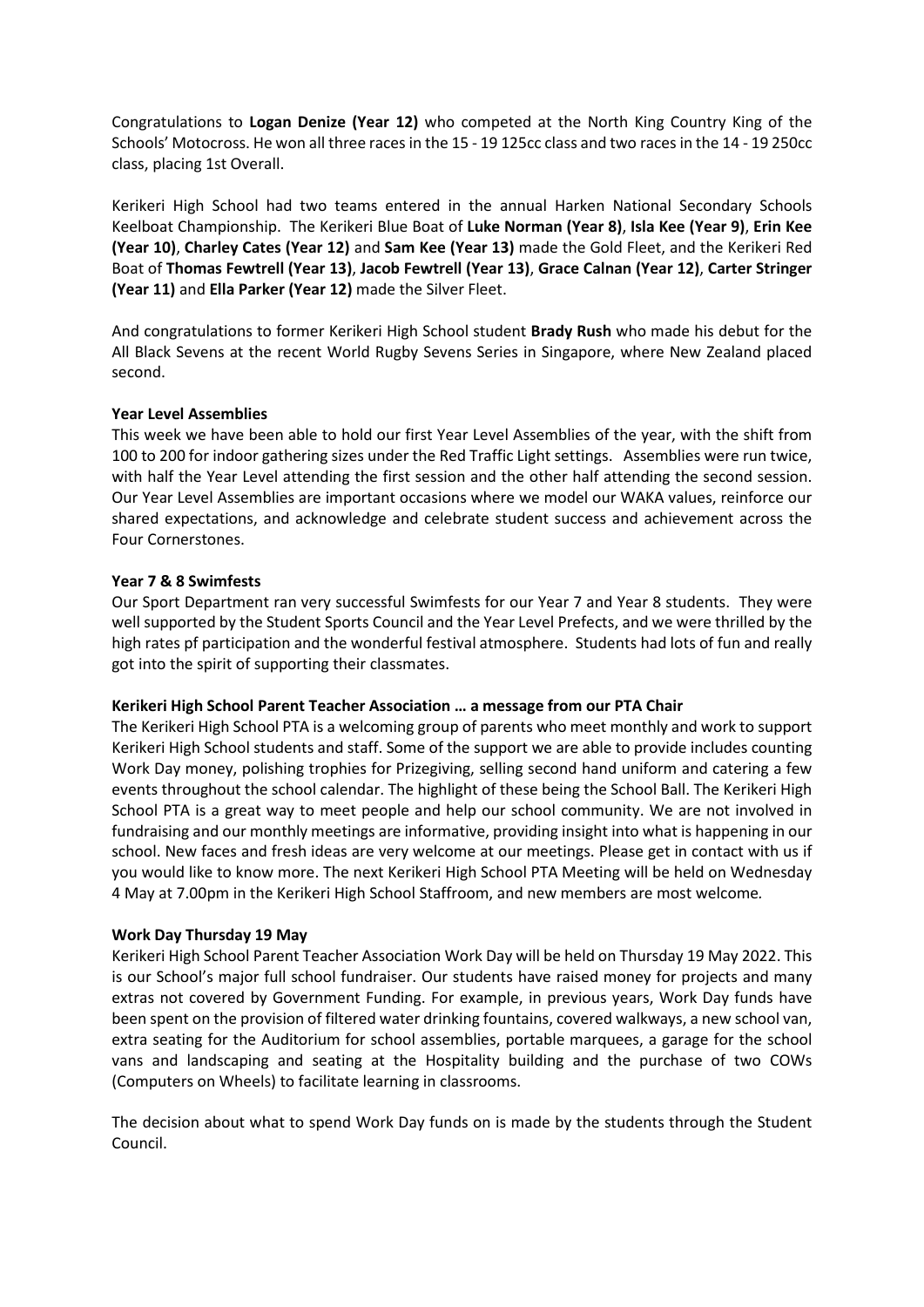We ask that you please support this important event by encouraging your child or children to find suitable employment for Thursday 19 May. Students who do attend School on Thursday 19 May will be supervised by our Relief Teachers. Kerikeri High School Teaching Staff will use this valued time as a Professional Development Day.

We have attached a helpful fact sheet about Work Day.

### **Tai Tokerau NCEA Change Teacher Only Day Friday 20 May**

This is one of a series of national days mandated by the Ministry of Education to prepare Teachers and Schools for the coming changes to NCEA.

### **Bully Free New Zealand Week 16 – 20 May and Pink Shirt Day 18 May**

Bully Free New Zealand Week 2022 is happening across Aotearoa in the third week of Term 2, and Kerikeri High School will again be enthusiastically promoting these important values of acting respectfully and safely towards others. The theme for 2022 is "He kōtuinga mahi iti, he hua pai-ā rau: Small ripples create big waves."

Pink [Shirt](https://www.pinkshirtday.org.nz/) Day will be held in our School on Wednesday 18 May 2022. It is a day that aims to create schools, workplaces, communities, and whānau where all people feel safe, valued, and respected. The day will be a free mufti day and we will encourage as many staff and students to wear something pink as we Kōrero Mai, Kōrero Atu, Mauri Tū, Mauri Ora – Speak Up, Stand Together, Stop Bullying!

Bullying behaviour happens across a wide range of situations, and School is no different. We work hard to prevent and address bullying when occurs in our School. You can be reassured we do not 'sweep it under the carpet'. Young people often feel reluctant to share with a safe adult when they are experiencing bullying, for fear of making it worse. The worst thing they can do is stay silent. We can help. We want every person in our school to have a safe adult they can confide in and turn to for help. Often for our students that will be a Parent.

Parents and Whānau, please contact us if you become aware of bullying behaviour. We will help. There are a range of people in our school who parents and students can talk to, including any staff member, any Teacher, a Form Teacher, Year Level Dean, School Counsellor, Deputy Principal, Associate Principal and Principal. We are here to help, and we strongly encourage you to contact us if you have concerns.

#### **Nathan Wallis**

Nathan Wallis is a compelling speaker and a respected New Zealand neuroscientist., and he will be speaking in Kerikeri on June 22 and June 23. The local Ministry of Education have organised these opportunities to hear Nathan, and we have attached information about his presentations for those who are interested and would like to attend.

#### **Solar Power at Kerikeri High School**

Recently we completed our new Solar Power project, with installation of solar panels across the large Business, Enterprise and Social Sciences building and Gymnasium roofs. On a clear day the solar panels can generate up to 75% of the School's power use. Not only is this financially sound but it is also environmentally friendly and sets a great example for our students in the use of renewable and clean energy.

The School featured in a recent Northern Advocate article which highlighted the benefits of the solar Power project to the school, and you can find it here:

[https://www.nzherald.co.nz/northern](https://www.nzherald.co.nz/northern-advocate/news/nzs-biggest-school-solar-system-slashing-power-bills-at-kerikeri-high/LIZX4XAFK65WKWF4TL7TTBB4JA/)-advocate/news/nzs-biggest-school-solar-system-slashingpower-bills-at-kerikeri-[high/LIZX4XAFK65WKWF4TL7TTBB4JA/](https://www.nzherald.co.nz/northern-advocate/news/nzs-biggest-school-solar-system-slashing-power-bills-at-kerikeri-high/LIZX4XAFK65WKWF4TL7TTBB4JA/)